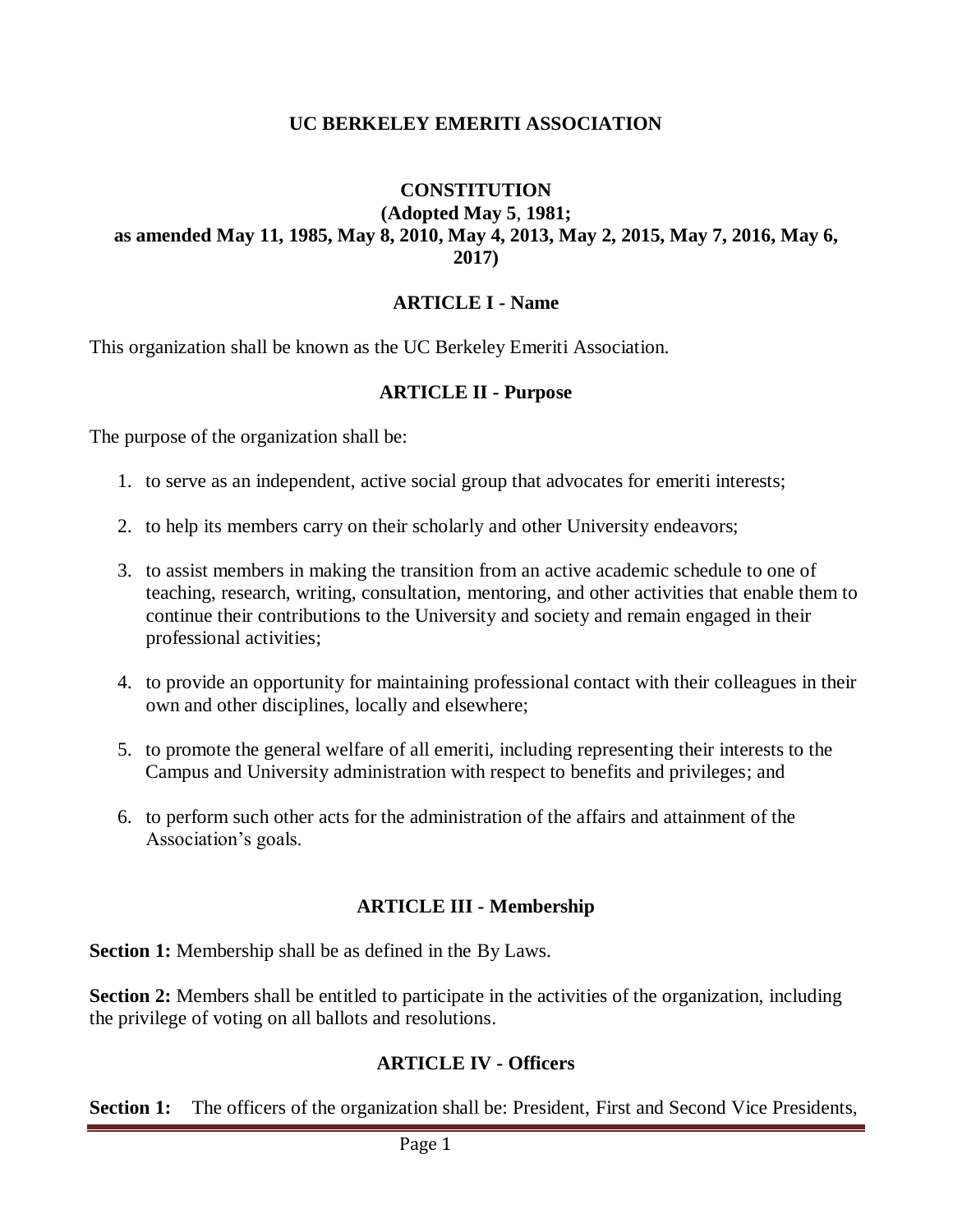Secretary, Treasurer, and Stewards.

**Section 2:** The officers and members-at-large of the Executive Committee shall be elected by the membership via email or postal mail ballot.

**Section 3:** The officers shall be elected for two-year terms and shall be eligible for re-election for one additional term.

## **ARTICLE V - Executive Committee**

**Section 1:** The Executive Committee shall consist of the officers, past presidents, and two or more elected members-at-large. The number of members-at-large is not to exceed eight.

**Section 2**: Members-at-large shall be elected for a three-year term on an alternating basis at the annual business meeting. They shall be eligible for re-election to one additional term.

**Section 3**: The officers and Executive Committee members shall be chosen insofar as possible to be representative of the fine arts, humanities, sciences, social sciences, and professional schools and colleges.

**Section 4:** Vacancies occurring within the Executive Committee shall be filled by a majority vote of the Executive Committee, and appointees shall serve until the next annual business meeting.

# **ARTICLE VI - Meetings**

**Section 1:** One meeting each year shall be designated as the annual business meeting, which shall be called to receive the reports of officers and of the committees.

**Section 2:** The organization shall meet at other times and places designated by the Executive Committee.

## **ARTICLE VII- Nomination Procedures**

The Executive Committee shall appoint a Nominating Committee to prepare a list of proposed officers and Executive Committee members. Suggestions for these positions shall have been solicited from the membership at large. Email and postal mail ballots for those without email shall be sent to all members for their votes. Votes need to be received within 30 days after mailing of the ballot. A non-response to the ballot will be counted as support for the Executive Committee's recommendation. Majority of votes of those who voted or counted as support for a candidate will determine the outcome of the election.

## **ARTICLE VIII- Amendments**

**Section 1:** Any proposed amendments to this constitution may be presented to the members by majority vote of the Executive Committee. Email and postal mail ballots for those without email shall be sent to all members for their votes. Votes need to be received within 30 days after mailing